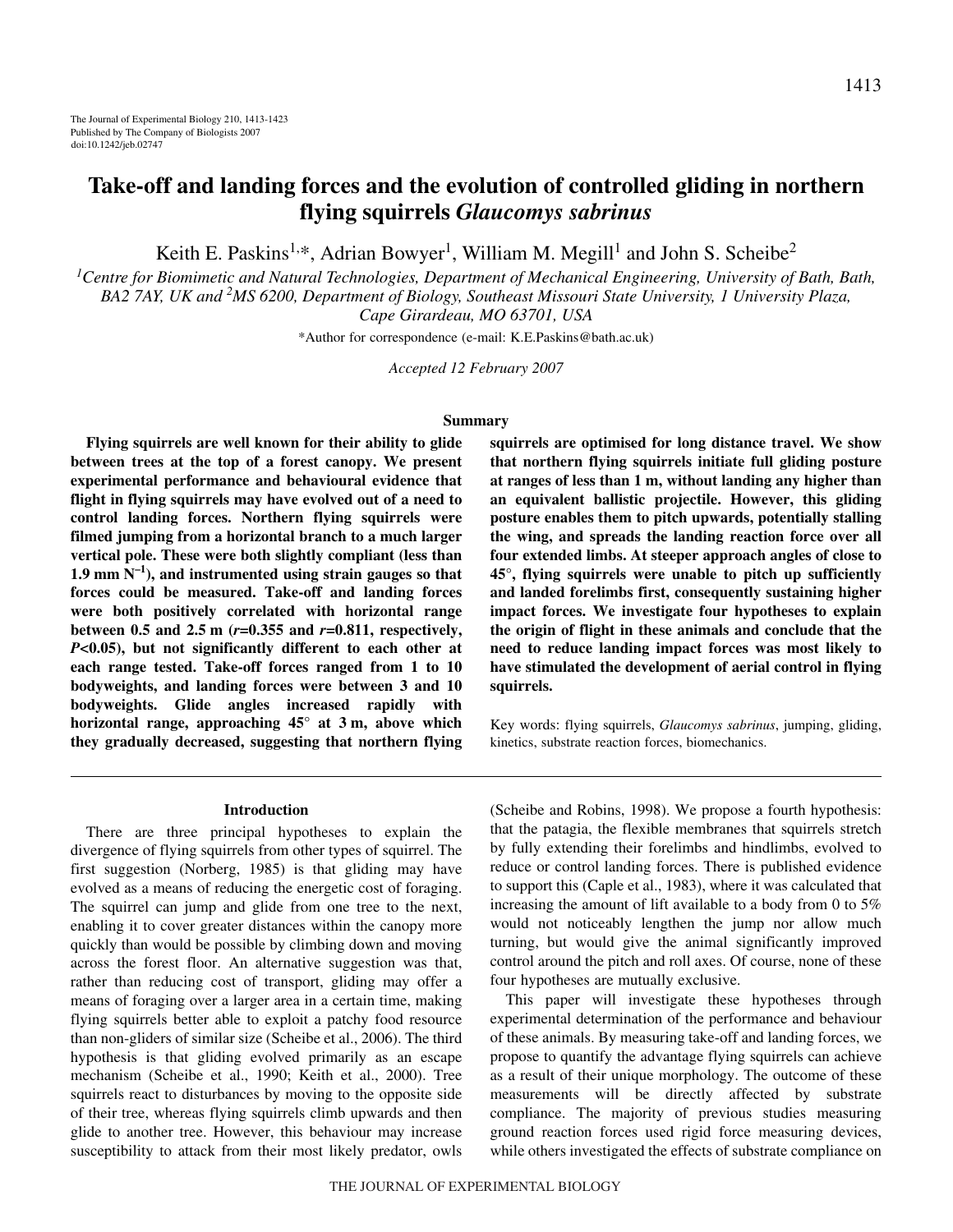ground reaction forces (Demes et al., 1999; Bonser, 1999). Demes et al. found that take-off forces were higher than landing forces when testing seven primate species of varying body sizes using compliant apparatus, contradicting previous studies based on rigid platforms (Demes et al., 1999). Some of the takeoff force is used in bending the compliant branch before toeoff, whereas the reaction force on landing is damped as the substrate yields in the direction of motion, allowing more time for deceleration. Likewise, Bonser showed that the magnitude of landing forces for starlings was lower than their take-off forces (Bonser, 1999). He proposed both that the birds used their wings to decelerate during landing, and that additional energy is dissipated in deflecting their compliant perch during take-off.

In arboreal locomotion, flying squirrels must generate higher take-off forces when jumping from narrow (and hence compliant) tree branches, and encounter their highest impact forces when landing on rigid tree trunks. Compliant substrates have been instrumented for this study, and so we expect takeoff forces to exceed landing forces over short distances. At higher ranges, the squirrels will have accelerated due to gravity and their landing force will likely increase unless the squirrel can use its morphology to slow itself aerodynamically. Therefore our hypothesis that gliding in the squirrel evolved primarily to enable aerodynamic control of its landing speed can be rejected if measured landing forces continually rise at high ranges.

It is possible for animals to utilise stored elastic energy within a branch by timing their take-off with its motion. However, primates do not seem to take advantage of this (Demes et al., 1995), which supports the proposition (Alexander, 1991) that they would not intentionally recover this energy. Therefore, we do not expect flying squirrels to take advantage of the recoil of our instrumented branch either. However, they have been observed using a bounding gait before launching with both fore- and hind-feet together at the end of a platform just before take-off (Keith et al., 2000). It is probable that this bounding is used to maximise take-off velocity and hence increase range.

The northern flying squirrel *Glaucomys sabrinus* is the larger of two species of North American flying squirrel, although still much smaller than some species found in SE Asia (Ando and Shiraishi, 1993). Flight is made possible by the presence of patagia, a morphological feature which has evolved independently several times in vertebrates, the earliest known being from the Mesozoic era (Meng et al., 2006). By manipulating their limbs, flying squirrels are able to actively modify the shape of this lift-generating surface during flight. The body proportions of flying squirrels were compared with those of tree squirrels to determine what morphological changes might be attributed to gliding (Thorington and Heaney, 1981). Increased leg length allows more energy to be expended during take-off, offering superior horizontal range. In comparison with other similar-sized squirrels, the forelimbs of flying squirrels are significantly longer, a trait that has almost certainly evolved to improve aerodynamics during gliding (Essner, 2002). This is further improved by the styliform cartilage, which is a flexible projection from the wrist held upward from the rest of the lift surface during gliding. This combines with the manus (or hand, which points ventrally towards the mid-line of the squirrel) to form a wing tip very similar to a NASA designed winglet (Thorington et al., 1998), who proposed that it reduces induced drag by diffusing and directing vortices away from the patagia. Smaller flying squirrels tend to have greater manoeuvrability and agility, whereas the larger species must glide faster to achieve the same glide ratio.

#### **Materials and methods**

#### *Animals*

Study animals came from a laboratory colony of northern flying squirrels *Glaucomys sabrinus* (Shaw 1801) housed in the Department of Biology at Southeast Missouri State University. Two young females and a young male were chosen because they had been consistent performers in previous kinematic work. All animals were born in the same week and approximately 27 months old. The mass, wing span and wing area of each animal is given in Table 1. Other members of the colony were required for other projects and were not available. The colony has been maintained for 5 years on a diet of pecans, walnuts, sunflower seeds, mushrooms and birdseed in a large, temperature-controlled room (20°C). The room is on a continuous 12 h:12 h light:dark cycle. There are various branches and sufficient space for jumping and gliding to take place. Initially, measurements were made in the squirrel lab, but longer glides were measured in a  $7 \text{ m} \times 14 \text{ m} \times 7 \text{ m}$  barn on the university farm.

#### *Apparatus*

As flying squirrels often land on tree trunks, allowing vertical variation in contact point, we used a vertical landing pole based on the design of Demes et al. (Demes et al., 1995; Demes et al., 1996; Demes et al., 1999). The squirrels were acclimated to it for several months prior to experimentation and used it regularly. It was constructed in two pieces: a 1.52 m long PVC tube (114 mm o.d.) covered in carpet and marked at 10 cm intervals (for calibration and image analysis), mounted  $80 \text{ cm}$  of the way up a 2.41 m long galvanised steel tube (23 mm o.d.). A concrete base secured this steel tube, which had four strain gauges (FLA-2-11-3L, TML, Tokyo, Japan) equally spaced around its circumference and aligned vertically  $(Fig. 1)$ . A half-bridge circuit was used for each tension compression pair so that force parallel and perpendicular to the squirrel's direction of motion could be determined. The compliance of the pole was measured to be 1.5 mm  $N^{-1}$  at the free end, gradually decreasing down the pole, reducing to  $0.2~\text{mm}~\text{N}^{-1}$  close to the fixed end and the resonant frequency was 2.2 Hz.

For the take-off branch, a horizontal cantilevered beam was designed to mimic a tree branch because northern flying squirrels predominantly launch from a crouched, horizontal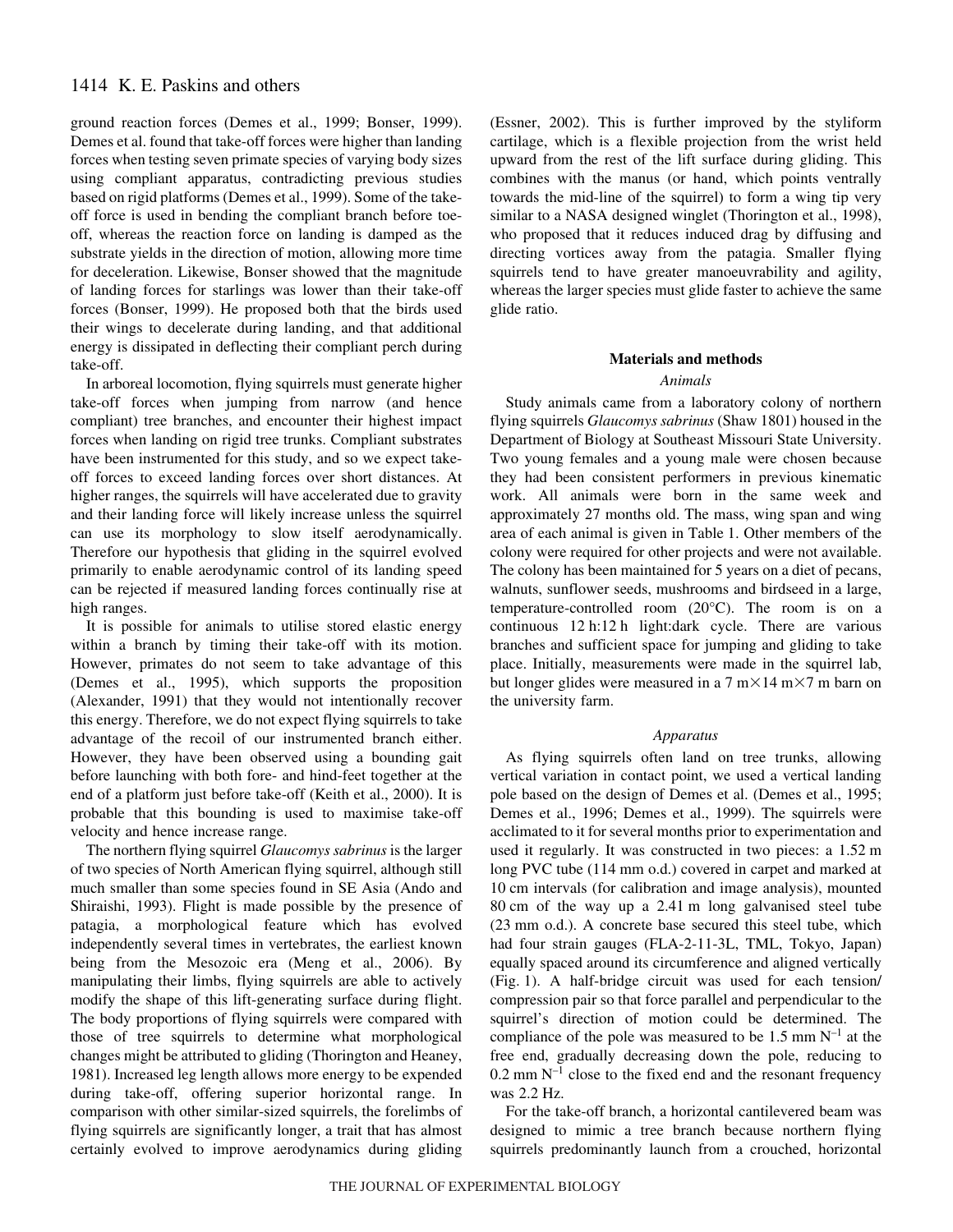| Squirrel ID     | Wing span<br>(cm) | Wing area<br>(cm <sup>2</sup> ) | Leap<br>distance(m) | Mass on day<br>of testing $(g)$ | Take-off force (bw) |                 | Landing force (bw) |                 |
|-----------------|-------------------|---------------------------------|---------------------|---------------------------------|---------------------|-----------------|--------------------|-----------------|
|                 |                   |                                 |                     |                                 | Count               | Mean $\pm$ s.d. | Count              | Mean $\pm$ s.d. |
| YF1             | 28.0              | 511                             | 0.5                 | 272                             | 9                   | $3.70 \pm 1.99$ |                    |                 |
|                 |                   |                                 |                     | 274                             | 6                   | $4.64 \pm 1.17$ | 6                  | $3.47 \pm 0.37$ |
|                 |                   |                                 | 1.5                 | 267                             | 10                  | $4.36 \pm 1.64$ | 10                 | $4.88 \pm 0.35$ |
|                 |                   |                                 | $\overline{c}$      | $256.5*$                        | $\mathcal{I}$       | $5.57 \pm 1.53$ | 7                  | $7.58 \pm 0.96$ |
|                 |                   |                                 | 2.5                 | $256.5*$                        | 5                   | $5.91 \pm 1.49$ | 5                  | $6.16 \pm 0.54$ |
| YF <sub>2</sub> | 27.5              | 500                             | 0.5                 | 200                             | 8                   | $2.56 \pm 1.28$ |                    |                 |
|                 |                   |                                 |                     | 201                             | 10                  | $5.21 \pm 2.47$ | 10                 | $3.56 \pm 0.30$ |
|                 |                   |                                 | 1.5                 | 198                             | 11                  | $3.30 \pm 1.70$ | 11                 | $4.28 \pm 0.21$ |
| YM              | 25.9              | 554                             | 0.5                 | 259                             | 9                   | $3.38 \pm 0.96$ |                    |                 |
|                 |                   |                                 |                     | 260                             | 4                   | $6.97 \pm 1.23$ | 4                  | $3.79 \pm 0.44$ |

Table 1. Summary table of all the measured forces generated by northern flying squirrels during leaping and landing

*Flying squirrels: mechanics and evolution* 1415

YF, young female; YM, young male; bw, body weight.

There are 79 take-offs but only 53 corresponding landings because no landing force data was obtained for the shortest range jumps of 0.5 m. Only one individual, YF1, performed in the barn but it would not land on the force pole at distances greater than 2.5 m. Unfortunately, for reasons beyond our control, YF2 only cooperated at 0.5, 1 and 1.5 m and YM at 0.5 and 1 m.

\*Squirrels seemed to lose a considerable percentage of their weight before testing at this distance. The reason for this is unknown but it could have been caused by the change of environment as these tests were carried out in a barn, which was very hot and humid compared to the temperature-controlled lab.

position (Vernes, 2001). Four standard linear strain gauges (CEA-13-240UZ-120, Vishay, Basingstoke, UK) were mounted in two pairs, 50 mm from the fixed end of the 10 mm square aluminium bar  $(Fig. 1)$  and connected in a half-bridge circuit. Alignment was simplified because the chosen gauge width was almost as large as the 10 mm width of the aluminium bar, but not critical because any cross-talk was eliminated during calibration. The aluminium branch was covered by tightly wound rope to simulate the surface of a tree branch. The strain gauges were protected using polystyrene foam, which



Landing pole

was itself covered by plastic. A length of  $4 \text{ cm} \times 9 \text{ cm}$  timber was fixed vertically to the wall, and drilled with mounting holes every 10 cm to allow height adjustment of the launch branch. The design of the branch was such that the compliance was similar to that of the landing pole, measured to be 1.9 mm  $N^{-1}$ at the free end and decreasing as would be expected towards  $0.0~\text{mm}~\text{N}^{-1}$  at the fixed end. The resonant frequency of the take-off branch was 17.3 Hz. The signal outputs from the strain gauges on both instruments were amplified using AD524 chips or equivalent and the sampling rate was 250 Hz. There was no

need to acclimatise the squirrels to the take-off pole as, unlike the landing pole, they had no choice over whether or not to use it.

## *Experimental design*

The take-off branch was raised as the experimental range increased such that the angle between the tip of the branch and the base of the landing pole remained consistent at approximately 55°. This configuration was chosen because it was not possible with our equipment, and in the locations available, to set up short jumps at high altitudes, and the

Fig. 1. A diagrammatic representation of the experimental set-up, showing the instrumentation used to measure take-off and landing forces including the carpet-covered landing pole, the ropecovered take-off branch and the location of the strain gauge pairs on each. Also shown are the measurements used to analyse the results, relative to an approximate squirrel trajectory. (A) The controlled horizontal distance between the end of the take-off branch and the vertical landing pole, (B) the total distance covered in the glide calculated from the exact horizontal distance (C) and the drop (D).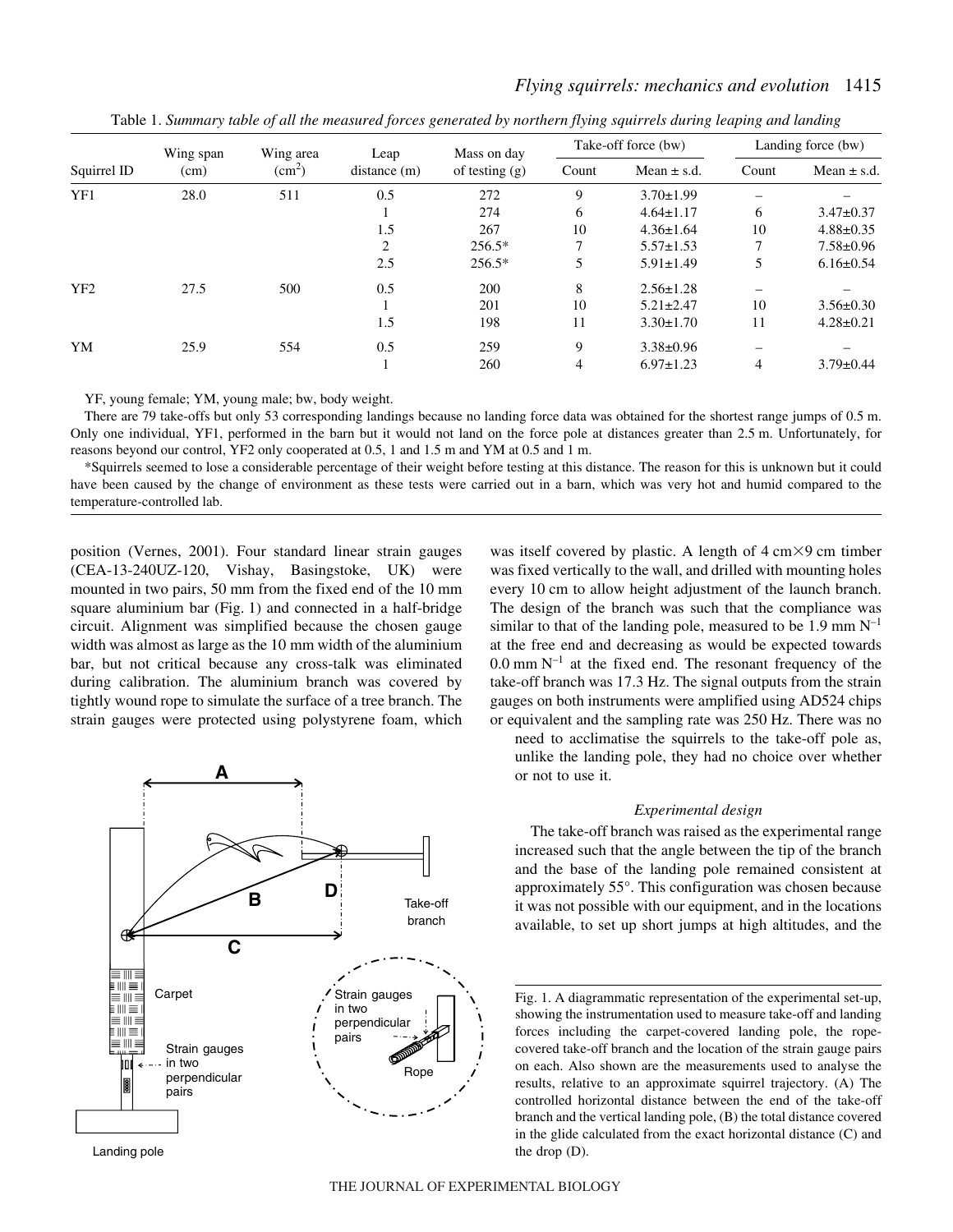squirrels were unable to reach the landing pole unless given sufficient starting height. Animals were released individually on the instrumented branch and responded by running along the branch, usually pausing and then leaping to the instrumented landing pole. The horizontal range was increased progressively from a low distance of  $0.5 \text{ m}$ , to capture the leap-to-glide transition point, below which squirrels merely leap around, and above which the flying squirrels achieve aerodynamic advantage over other types of squirrel. Analysing this range of arboreal locomotion was considered to be more critical for investigating the initial divergence of flying squirrels.

Three digital video cameras (Canon GL2, Sony TRV 108, and Panasonic NV-DS55B) were used to film jumps. The first was positioned to capture take-off angle, the second to capture lateral landing angle and the third to capture a ventral view of landing. In the large squirrel barn it was not possible to mount a camera level horizontally with the take-off branch, so the resultant images represent frames perpendicular from the known camera angle. A minor trigonometric correction was therefore necessary to adjust all vertical distances measured from this take-off footage.

## *Calibration*

With strain gauges, large changes in the external environment are potentially significant, so a record of temperature was kept using two I-buttons (Maxim Integrated Products, Sunnyvale, CA, USA), fixed to the top and bottom of the 4 cm×9 cm timber stud, respectively. These recorded temperature every hour. This daily verification of calibration was particularly important because testing was carried out in two contrasting environments; a temperature-controlled laboratory, and a hot and humid metal barn.

Only the landing forces were measured by converting the output from strain gauges into force, for which a static calibration was performed daily by applying forces to different points along the pole. Resultant steady signals were used to draw calibration graphs that established the force constant, k, where  $F=\mathbf{k}x$ ;  $F$  is force (N) and  $x$  is the measured strain signal (V). Forces equivalent to between 1 and 10 body weight units (bw) were applied, producing good linearity across the full range of marking points on the pole. (On average, the square of the Pearson product moment correlation coefficient  $r^2$ =1.00 in line and 0.99 transverse to the expected direction of motion.) Position of the animal along the instrumented poles was taken into account and a linear equation allowed the correct calibration to be used at any point. The cross-talk magnitudes were 13% and 17%, respectively, for parallel and transverse forces. Cross talk, in this context, is the unwanted output signal measured on one pair of strain gauges for a force applied perpendicularly. The frequency response of our equipment is sufficient to measure impulses generated by the squirrels. The effect of temperature on the calibration was found to be unimportant, as although it varied considerably between the two test areas, calibration graphs remained consistent throughout the study.

#### *Results processing*

Although both could measure force in two directions, neither the take-off branch nor the landing pole were capable of measuring forces along their long axes. To overcome this limitation, video footage from laterally positioned cameras was recorded to determine the angle of action of the force, which allowed the force vector to be resolved in 3D from the two measured force components. This was an acceptable procedure for the landing forces because the squirrels were arriving at angles perpendicular to the pole. For the median data point at medium range, 1.5 m, a trigonometric calculation showed that a 5° shift in measured landing angle would cause a 10% change in the resultant force. During take-off the squirrels were consistent in their behaviour, always choosing to move towards the free end of the branch and jump away in the same direction. However, the resulting shallow take-off angles mean that a 5° measurement error leads to an unacceptable 39% change to the median resultant force at 1.5 m. Hence, resultant take-off forces had to be calculated by integrating the output from the strain gauges with respect to time, so that measured take-off velocity could be used to determine the acceleration. This was multiplied by the known mass of each flying squirrel for all jumps to calculate the resultant force. The frame rate of the lateral take-off camera was 30 frames  $s^{-1}$  so an estimate of velocity between the first two consecutive frames after toe-off could be obtained by measuring the change in position of the centre of mass. The resultant force calculated by this method is the total force required to accelerate the squirrel to its actual take-off velocity based on its known acceleration profile. This method does not take into account losses caused by deforming the branch, but is completely independent of the accuracy in measurement of take-off angle.

The video records were digitised using edge-detection software, which tracked the outline of the squirrel in each frame of a sequence of images from the laterally positioned camera (LabView – National Instruments, Austin, TX, USA). The tail was deliberately excluded from this outline, because it constitutes only a small percentage of the total weight of the animal and was often dorsally flattened and moving at high velocity outside the plane of the images. The centre of the region enclosed by the lateral outline of the squirrel was used as an approximation for its centre of mass and could be tracked from frame to frame, enabling both the landing point on the pole, and the angle of impact to be determined. Hence the resultant reaction force for each landing squirrel could be calculated.

To measure the take-off angle of the squirrel, principal components analysis was applied in the LabView squirrel tracking program to find the best-fitting ellipse to the outline detected in each frame. The take-off angle was taken to be the angle between the major axis of this ellipse and the axis of the branch in the final frame before toe-off. This program was also used to estimate the change in pitch during the landing sequence shown in Fig. 2C. Another program was written in NI Labview to determine the wing span and wing area of each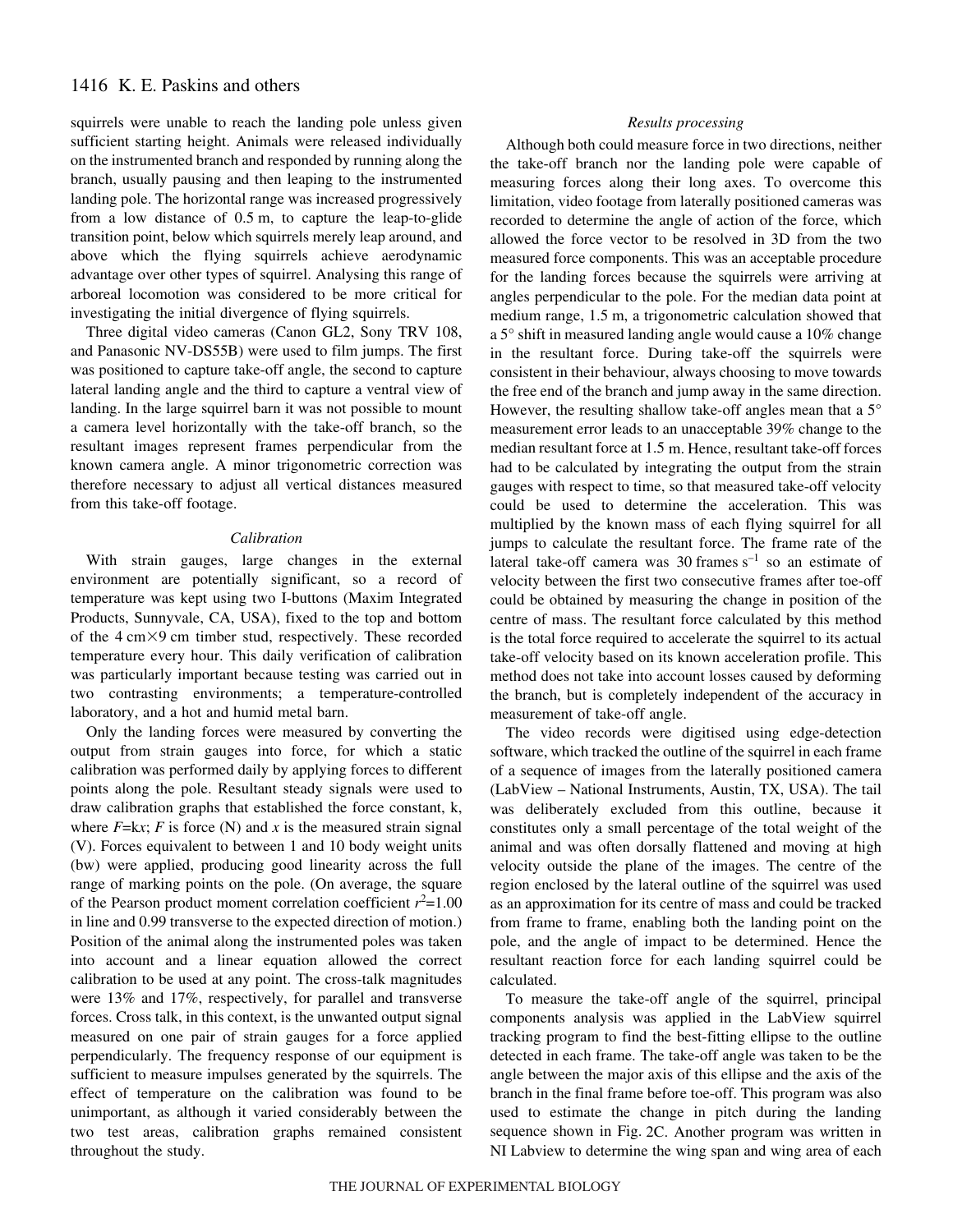

*Flying squirrels: mechanics and evolution* 1417

Fig. 2. Video stills of the squirrels in the three postures observed. (A) The forelimbs being abducted prior to the hindlimbs leaving the substrate during take-off, and how the take-off angle,  $\theta$ , is calculated as the angle between the branch and the major axis of the best-fitting ellipse to the squirrel (excluding its tail). (B) Normal gliding flight, (C) landing from the side and (D) a ventral view landing on the pole on the left. In C, the last few frames of a landing sequence have been superimposed onto one image to demonstrate the landing behaviour, although the penultimate frame had to be omitted for clarity. In this short, 1 m jump, the squirrel initially pitches upwards and flattens its body and tail against the direction of motion. Immediately prior to landing, the head is tilted backwards while the limbs are all pushed forwards with the tail simultaneously rotated back so that it is parallel with the ground.

squirrel from ventral images of a glide. Lateral images were used in conjunction with these to ensure that only frames in which the squirrels were in plane with a calibration bar were used for these measurements.

A calculation was performed to determine the percentage of body weight supported during each measured glide, relative to the equivalent ballistic trajectory (that is the trajectory of an object with the same take-off velocity and angle subject to no drag or lift). For a simple free-falling mass, the gravitational force acting downwards is opposed by any lift generated. The resultant force acting on the body is hence:

$$
F = M_{\rm b}a = M_{\rm b}g - L\,,\tag{1}
$$

where  $M_b$ =mass (kg),  $\boldsymbol{a}$ =resultant acceleration (m s<sup>-2</sup>),  $\boldsymbol{g}$  is gravitational acceleration (9.814 m s<sup>-2</sup>) and *L* is the lift force (N). The percentage weight supported is simply this lift force divided by the animal's weight. Measured take-off angle,  $\theta$ , velocity,  $v$  (m s<sup>-1</sup>), and jump duration,  $t$  (s), are sufficient to calculate the vertical drop, *y* (m), from the resultant acceleration using the standard kinematic equation below:

$$
y = (v\sin\theta)t - \frac{1}{2}at^2.
$$
 (2)

Therefore, by combining Eqn 1 and Eqn 2 we get an expression for the overall lift force generated during the glide:

$$
L = Mb[g-(2tv\sin\theta-y)/t2].
$$
 (3)

#### *Jumps observed, general mixed model, and other statistics*

We measured 79 take-offs and 53 corresponding landings with the number of jumps of each animal at each range specified in Table 1. No landing force data were obtained for the shortest range jumps of 0.5 m, but with this exception, all measured take-off forces have a corresponding landing force. Only one squirrel, young female 1, performed in the barn but it did not leap to the force pole at distances greater than 2.5 m, landing instead on the ground beyond the instrumented pole. This was the only animal to perform at all ranges tested. Unfortunately, young female 2 only cooperated at 0.5, 1 and 1.5 m and the young male at 0.5 and 1 m. Owing to the number of missing data points, the typical multivariate ANOVA could not be applied to our data, and so a general mixed model (Krueger and Tian, 2004) was applied to both take-off and landing forces, with range as a fixed factor and squirrel ID a random factor. Unless otherwise stated, all correlation statistics use Pearson's product moment correlation.

### **Results**

Video stills from the lateral camera illustrate the consistent take-off, gliding and landing postures of the squirrels (Fig. 2). During take-offs, the forelimbs were abducted prior to toe-off enabling the squirrel to immediately adopt gliding posture. During gliding all limbs were abducted creating a cambered wing surface held at a small positive angle of attack. The tail was dorsally flattened, presumably to generate lift. Prior to landing, the squirrel pitched upwards keeping its body and tail in line and flattened against the direction of motion. Immediately prior to landing, the head tilted backwards while the limbs were all pushed forwards with the tail simultaneously rotated back so that it was parallel with the ground. In the example landing sequence (Fig.  $2C$ ), the pitch angle of the body changed from approximately 22.5° relative to the horizontal, towards 90° immediately prior to landing.

In the barn, the squirrels tended to have a steeper approach and did not pitch up very much prior to landing. The head still tilted backwards but the tail was rotated forwards towards the vertical. As a consequence of the lower angle of attack, the forelimbs contacted the pole first, causing the body to rotate around rapidly onto the hindlimbs due to the conversion of linear to angular momentum. Occasionally the tail was cambered such that the inside of the curve faced the landing pole. In some jumps, the squirrels were clearly banking or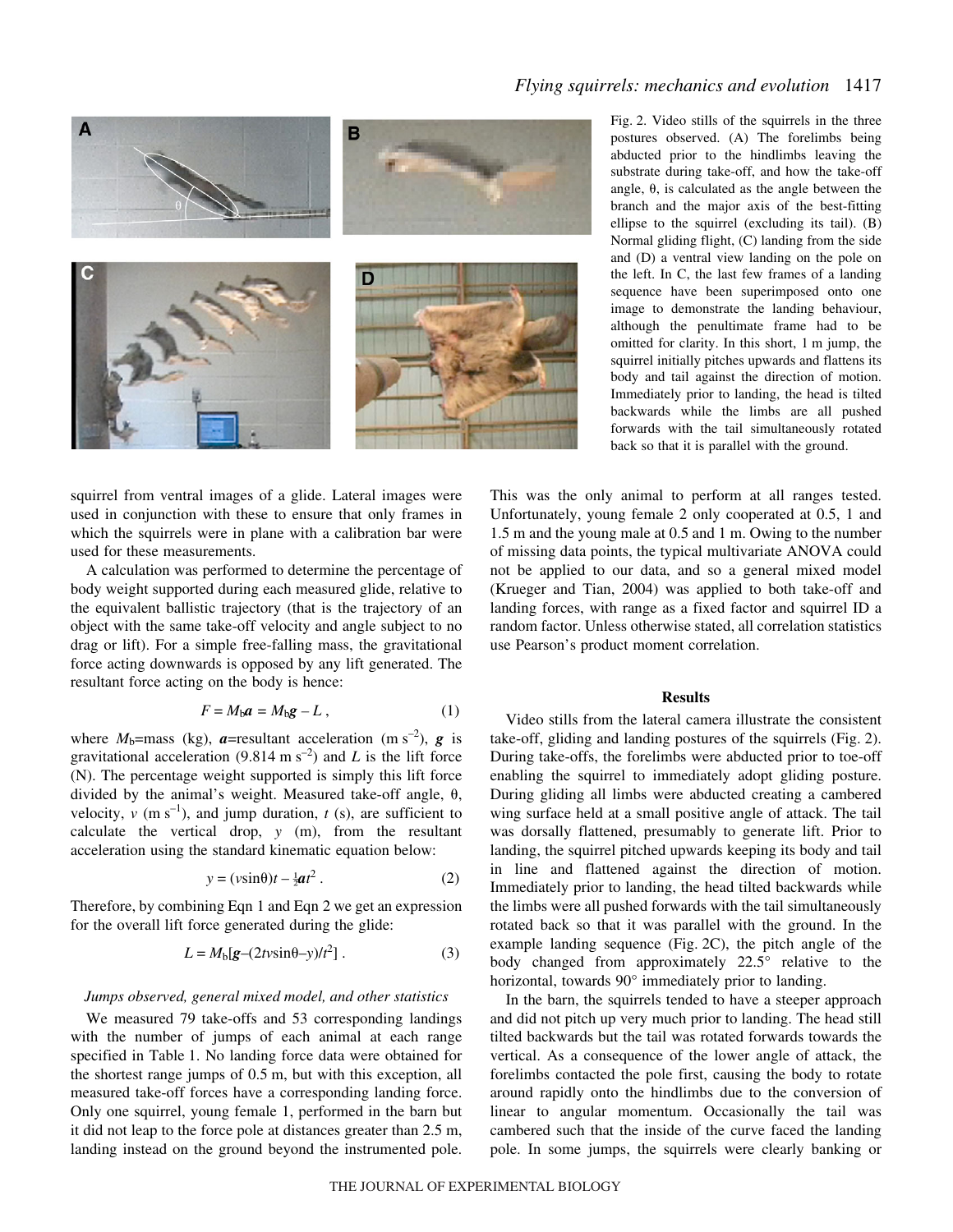

Fig. 3. A box plot directly comparing the landing forces with the corresponding take-off forces for three of the flying squirrels (young females YF1 and YF2, and young male YM) at each horizontal range (from the end of the take-off branch to the landing pole). Asterisks and circles show values that were outside the interquartile range, the former being statistically significantly far away.

turning in the penultimate frames to correct misalignment with the pole and in one instance, a subject landed on the side of the pole. As it was simple to calculate the forces for these jumps too, these results were included in our analysis.

A summary of take-off and landing forces recorded as a multiple of body weight is shown in Table 1. There was considerable variation between take-off and landing forces measured for each squirrel at each distance. Take-off forces normalised by body weight increased significantly with leap distance (Fig. 3;  $r=0.323$ ,  $P=0.004$ ). The same box plot also shows the positive correlation between landing forces and horizontal range (*r*=0.816, *P*<0.001).

The general mixed model introduced above provides statistical verification that normalised take-off forces were significantly dependent on range  $(F_{5,11.5} = 45.182, P < 0.001)$  but not squirrel identity (*P*=0.602). Likewise, landing forces were dependent on range  $(F_{4,9.5} = 409.341, P < 0.001)$  but independent of the particular squirrel (*P*=0.548). The means and 95% confidence intervals produced by the mixed model are plotted in Fig.  $4$ .

All landing and take-off forces are not correlated to one another (*r*=0.094, *P*=0.507). A paired sample *t*-test comparing landing force with its corresponding take-off force for each jump was not statistically significant  $(t_{51}=0.374, P=0.710)$ . The standard deviations of the mean forces for each animal at each distance are shown in Table 1. Standard deviation in take-off forces at each range is clearly larger than that for landing forces. Excluding the 0.5 m range, for which there is no landing force data, the standard deviation ranges from  $1.37$  to  $6.10$  bw



Fig. 4. A graph showing the output from the mixed model statistics of mean take-off and landing forces at each horizontal range. The error bars represent the 95% confidence intervals. By ignoring the few jumps at 2 m, when the squirrel consistently landed at the more rigid base of the pole, the square of the Pearson product moment correlation coefficient (the  $r^2$  value) improves from 0.61 to 0.99.

for take-off force, compared with only  $0.04$  to  $0.92$  bw for landing.

Landing force is positively correlated with angle of descent (*r*=0.740, *P*<0.001).

The outputs from all strain gauges were recorded simultaneously, enabling the duration of each glide to be measured. There is, unsurprisingly, a strong positive correlation (*r*=0.923, *P*<0.001) between glide distance and glide duration. Mean glide velocity based on the linear distance from take-off to landing position and not the actual trajectory, was strongly positively correlated (*r*=0.951, *P*<0.001) with horizontal range. This reached  $4.5~\mathrm{m~s}^{-1}$  across a horizontal range of 2.5 m.

Average take-off angle for each squirrel at each distance was negatively correlated with range ( $r=-0.684$ ,  $P<0.001$ ) (Fig. 5).

Fig. 6 shows the percentage of bodyweight supported by lift during gliding, as a function of horizontal range. The average value for each squirrel at each range is plotted against horizontal range and the error bars represent plus and minus one standard deviation. At ranges of 1.5 m and above, the squirrel was able to support the equivalent of approximately 40% of its weight by gliding, but none when jumping smaller distances. The advantage gained by gliding increases with range (*r*=0.609, *P*<0.001).

Landing force was found to be significantly correlated to the position of impact on the pole  $(r=-0.713, P<0.001)$ .

Glide angles increased steeply with horizontal range until they reached approximately  $45^{\circ}$  beyond 2.5 m (Fig. 7), the angle at which gliding is distinguished from parachuting, after which they gradually improve as seen by a strong, negative correlation between the 17 longest jumps (*r*=–0.816, *P*<0.001). At this point, only one animal was still performing but it did not land on the pole, and instead glided past it and landed on the floor.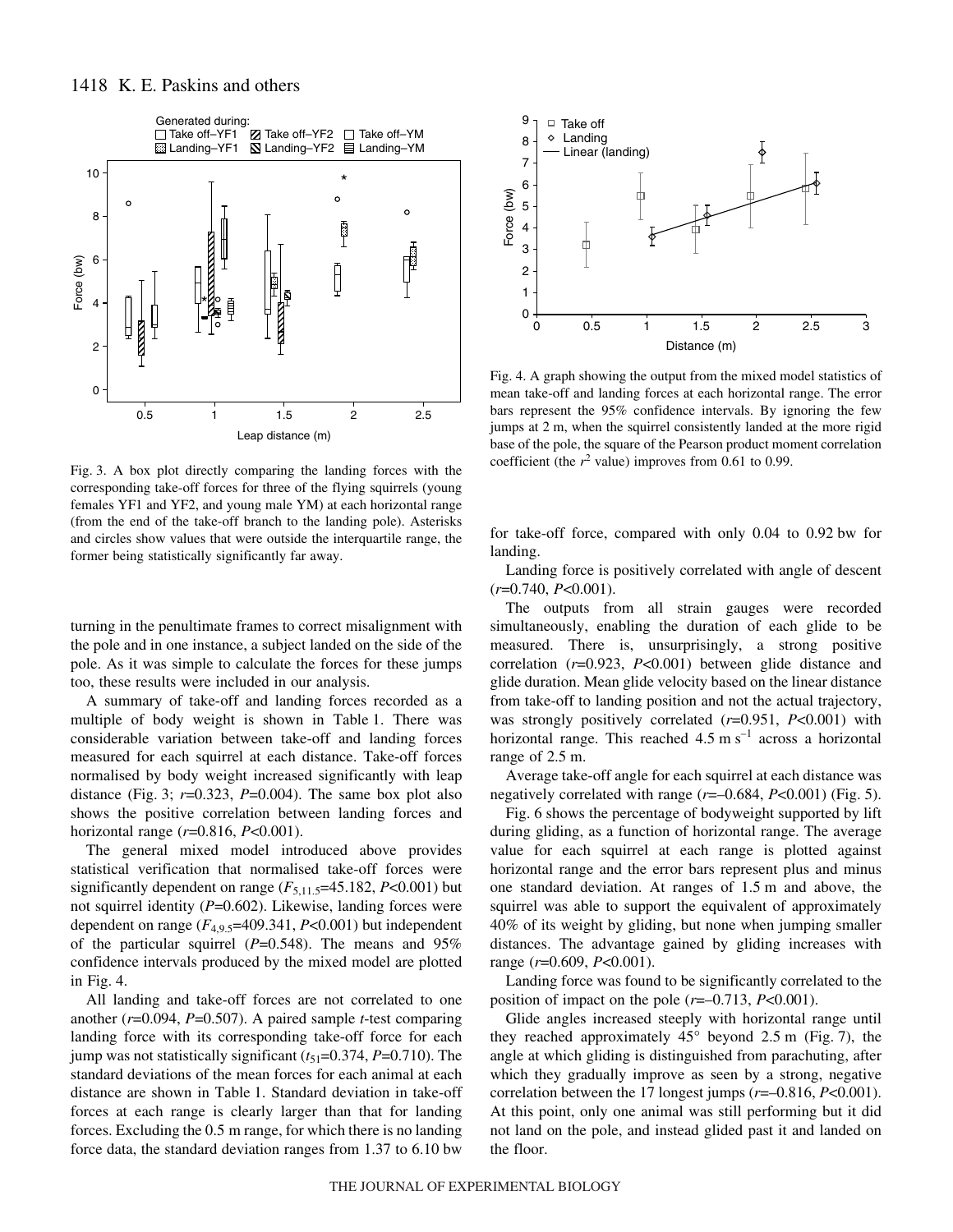

Fig. 5. Average take-off angle for each individual flying squirrel as a function of the horizontal distance travelled in the jump (labelled C in Fig. 3). This implies that the squirrels are planning ahead, which in turn may imply that they are considering their landing. Asterisk and circles, see Fig. 3.

#### **Discussion**

In this study, take-off and landing forces were measured for northern flying squirrels traversing various distances between compliant substrates. Extensive analysis of video recordings of their movements was also carried out. To our knowledge no such data has been published before and we believe our results provide more insight into the evolution of gliding in these mammals. We link our observations, where possible, to the following four hypotheses for the divergence from other tree squirrels: (1) to reduce energetic cost of foraging; (2) to maximise the potential foraging area in a given time without thought to transport cost; (3) to improve predation escape capability; and (4) to enable superior control of landing.

Take-off, landing and gliding performance are discussed separately.

#### *Take-off*

Flying squirrels generated take-off forces ranging from 1.08 to 9.57 bw. The amount of force was proportional to the distance the animal travelled (Fig. 3). It is logical that squirrels generate a larger take-off force to go further, as ballistic theory dictates they require a higher velocity in order to cover the distance. However, there must be a maximum force the squirrel can generate. Our results suggest this might be approximately 10 bw, which is equivalent to occasional high jump forces at shorter ranges. (These occasional jumps support the idea that flying squirrels jump more forcefully when startled, incidentally.)

The highest take-off angle recorded was 35° and this occurred at the shortest range of 0.5 m, which was short enough that landing position was often higher than take-off position. Take-off angle decreased as range of the jump increased



Fig. 6. Percentage of body weight supported by lift during gliding as a function of horizontal range in flying squirrels (young females YF1 and YF2, and young male YM). Values are means for each squirrel at each range  $\pm$  1 s.d.

 $(Fig. 5)$  but this may have been influenced by a confounding factor, the height of the branch. With sufficient height the animal can afford a shallower take-off angle, allowing it to generate a higher horizontal velocity.

Overall velocities of the squirrels increased with range. The animals usually ran and jumped immediately after release onto the branch, but occasionally it was necessary to startle them. It is unknown if the apparent levelling off of glide angle that we observed for longer jumps is a general trend because we did not obtain results for longer leaps.

### *Gliding performance*

Squirrels used lower glide angles in the lab, but angles near  $45^{\circ}$  (parachuting) for the longer ranges of 2 m and above in the barn. This may have been a behavioural change due to unfamiliarity, and is based on only one squirrel at these ranges. In a study describing the kinematics of two southern flying squirrels *Glaucomys volans*, glides from both animals were shorter and significantly steeper after moving to a new test arena (Bishop, 2006). However, our measured glide angles improved with increasing range  $(Fig. 7)$  and are comparable with similar distance results from two field studies of northern flying squirrels (Vernes, 2001; Scheibe et al., 2006), so it is more likely a consequence of the need for this species (the larger of the two North American species) to reach a higher velocity before it is able to exhibit superior aerodynamic performance. Average glide velocities measured in this study increased with range as would be expected. Observations of the Japanese giant flying squirrel on long glides (Ando and Shiraishi, 1993) sometimes showed an initial steep descent with the glide angle decreasing with increasing velocity, until both became constant. Likewise, northern flying squirrels dropped steeply prior to gliding, and often even managed to gain altitude slightly, just before landing (Vernes, 2001). The squirrels in this study may have initiated a similar behaviour, but the possible ranges were too short for the effect to be noticed. This would help to explain why field observations of northern flying squirrels have reported significantly better glide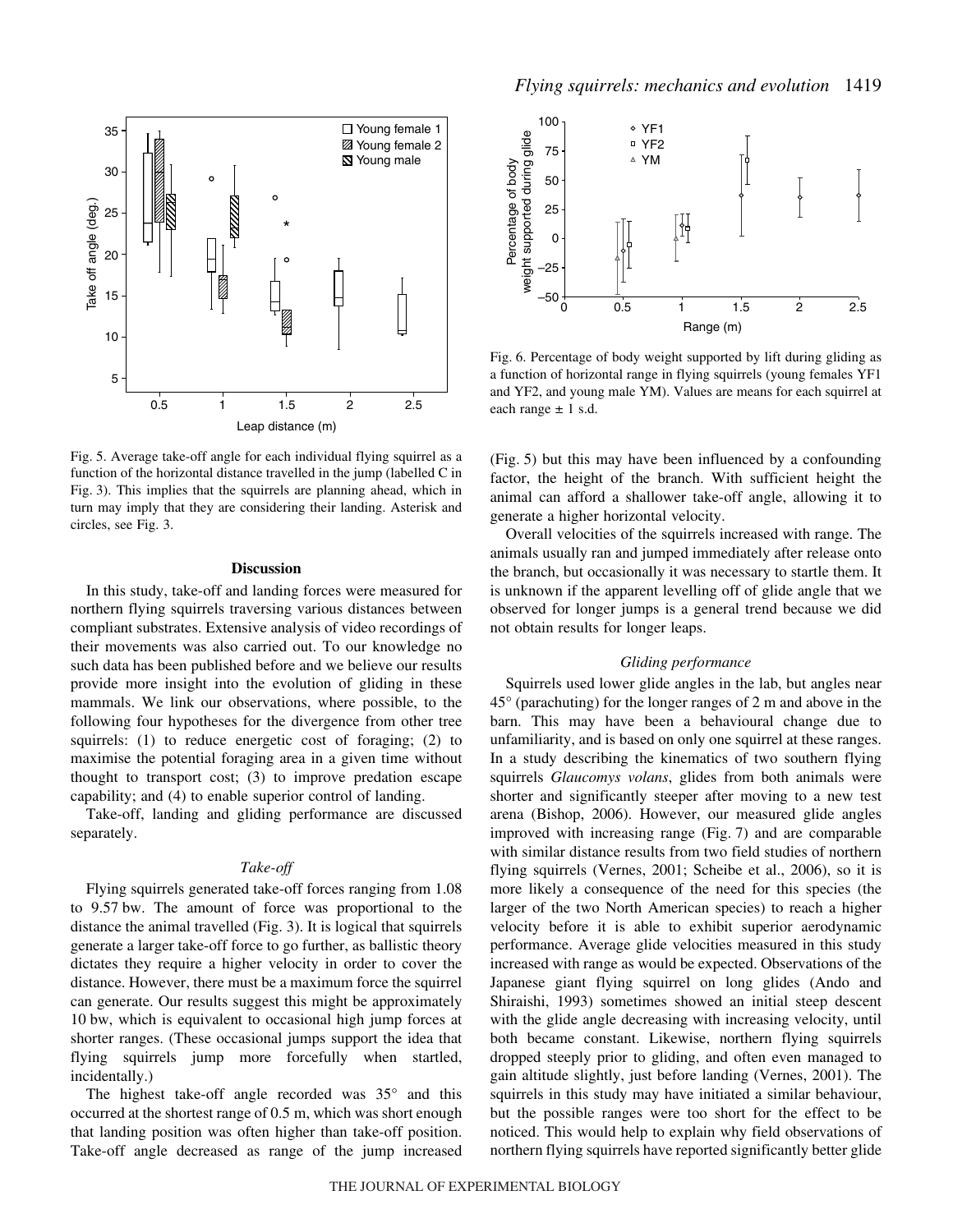

Fig. 7. Scatter plot showing how the glide angle increases with horizontal range until it reaches approximately 45°, represented by a broken line, after which the glide ratio begins to improve slightly. High take-off angles and limited time spent in the air are the factors responsible for the low vales of glide angle across low ranges. Glide angle is strongly negatively correlated with range above  $4 \text{ m}$ (*r*=–0.816, *P*<0.001) where higher glide speeds enable northern flying squirrels to exhibit superior lift to drag ratios.

ratios. In Alaska, USA, Scheibe et al. evaluated 168 glides from 82 different squirrels with mean glide distances of 12.46 m and 14.39 m in successive years, and corresponding mean glide angles were 41.31° and 36.31° (Scheibe et al., 2006). Vernes reports a mean angle of descent of just 26.8° for glides which were longer, averaging 16.4 m (Vernes, 2001). Gliding behaviour is therefore likely to be optimised for significantly longer ranges than were possible in this study.

Flying squirrels use their patagium as a low-aspect-ratio wing, which has good aerodynamic stability at the relatively low speeds involved, generating lift at high angles of attack of up around 40° without stalling (Torres and Mueller, 2004). This shape allows the squirrel to overcome any detrimental rotational momentum that it might have generated during takeoff. In the present study, full gliding posture was always initiated before the hindlimbs left the substrate, allowing the angular momentum produced by forelimb abduction to be transmitted directly to the branch, even over the shortest leaps of just  $0.5$  m. It has been argued (Essner, 2000) that this behaviour enabled the squirrel to begin gliding earlier, resulting in a flatter trajectory with more immediate manoeuvrability and control. We quantified the gliding performance of each squirrel by calculating the percentage of its bodyweight supported during each glide and showed that flying squirrels exploited their unique morphology to generate lift at ranges greater than 1.5 m (Fig. 6). However, these values were negative over 0.5 m, implying that the squirrels generated down-force. It could be that the combination of steep take-off angles with immediate initiation of gliding results in their large patagial surface area working against the squirrels on these steeper takeoff angles. Alternatively our estimate for the percentage body weight supported could be slightly conservative. In any case, we have established that the transition from leaping to gliding occurs at a horizontal range of  $1.5 \text{ m}$  for northern flying squirrels. They are not able to benefit from gliding over distances of less than  $1 \text{ m}$ , so although the resultant glide angles may appear to be superior at these ranges, this is only a consequence of the higher take-off angles and limited time in the air.

#### *Landing*

Landing forces varied between 3.01 and 9.52 times body weight. The impact force on the landing pole was proportional to the range of the leap. This is expected because the measured gliding velocity increased with horizontal distance, reflecting the effects of gravitational acceleration.

The correlation of measured landing force with the contact position of the animal on the pole is due to the compliance decreasing towards the fixed end. Higher forces were experienced by squirrels landing lower down on the pole, where it was relatively stiffer and did not deflect so far. This is inevitable because the kinetic energy of the squirrel becomes the product of reaction force and deceleration distance – proportional to the deflection of the pole given that leg length remains constant. This has an important implication for the use of compliant substrates when quantifying forces for comparison. Ideally, only forces measured at points of equal compliance should be compared directly, or there should be a random scattering of landing positions. This was the case for our results, with the exception of the 2 m range, at which the squirrel consistently landed at the base of the pole. The reason for this is unknown, because the angle between the base of the landing pole and the tip of the take-off branch was consistent at 55° for all ranges. However, by removing the data from the 2 m range (7 data points out of 53), a strong linear relationship can be observed between the means of the other 46 jumps where more compliance was available  $(Fig. 4)$ . The square of the Pearson product moment correlation coefficient (the  $r^2$ value) improves from  $0.61$  to  $0.99$  when the  $2 \text{ m}$  data is ignored. Such a good linear fit means that the flying squirrels adopt a consistent landing technique. On stiffer substrates, we would expect a similar, but steeper, linear increase in landing force with range.

Over short leaping distances, take-off forces are not significantly different from landing forces (Fig. 3; *t*-test). This fits with the expectation (see Introduction) that landing forces would not be higher than take-off forces on compliant substrates, as they are on rigid platforms (Demes et al., 1995).

Landing force was correlated with angle of descent, suggesting the squirrels are better able to absorb landing impacts with a flatter approach. Some of the impact force is likely absorbed as a result of the consistent landing posture observed, which it seems the squirrels were unable to accomplish with steeper approaches. During shallower glides the squirrels are able to increase their drag force by transforming the patagia and distichous tail from a cambered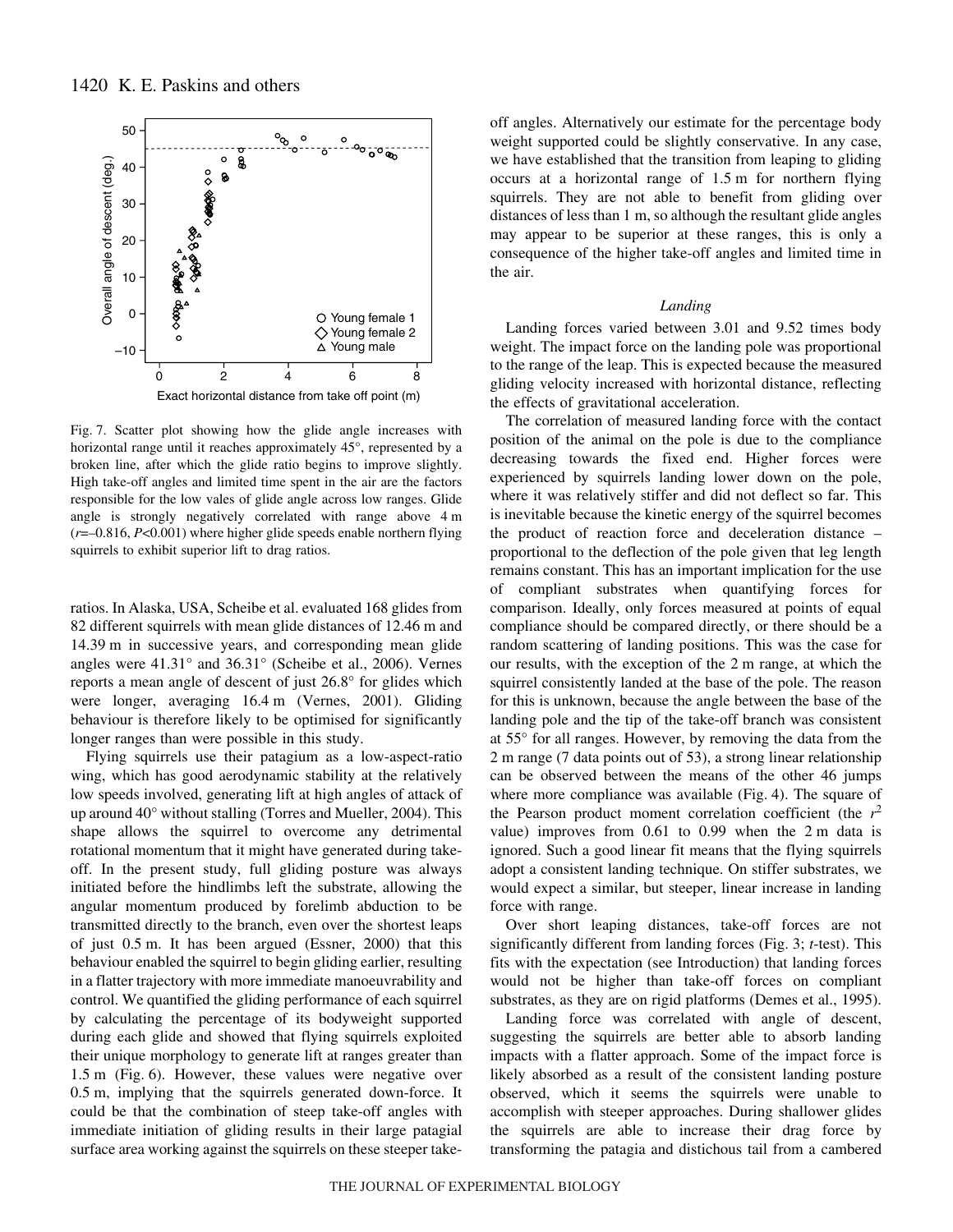surface with low angle of attack, high lift and low drag, to a more parachute-like surface orientated against the direction of motion. Additionally, this posture enabled the squirrel to absorb the remaining impact forces more evenly over its four extended limbs on contact. Aerodynamically, the flying squirrel has a low aspect ratio (close to 1) and glides at low speed so an angle of attack in excess of 40° would be required for it to stall in flight (Torres and Mueller, 2004). The squirrel has additional aerodynamic implications associated with its morphology, such as its fur, so it is not possible to measure whether or not they are actually stalling from our video footage. However, it is clear from the example landing sequence shown in Fig. 2C that the pitch angle of the body has increased to effectively 90° immediately prior to landing, supporting the theory that they deliberately stall themselves (Alexander, 1995).

Caple et al. stated that the vector sum of angular momentum must be conserved during any mid-air movement of a body with no lift or drag (Caple et al., 1983). Although flying squirrels will also be able to generate some external force from their patagium, this could help explain the origin of some of the consistent landing movements observed. For example, the rotations of the head and tail backwards would directly counteract the thrusting of the limbs ventrally, although it is equally likely that the head tilt may be for defence against accidental impact. A falling cat also uses counter-rotations in order to right itself when falling from an upside-down position (McDonald, 1960). Caple's calculations (Caple et al., 1983) also show that some of the morphological features of flying squirrels, such as long forelimbs with dense, distally located mass (hands and feet) and a lightweight tail that can produce lift, are optimisations for controlling pitch and roll. We show that the squirrels were able to reduce landing forces by pitching upwards as they approach, and it is this behaviour which may have applied selective pressure to these morphological features rather than glide range, which increases negligibly in comparison. Increasing forelimb length allows the landing energy to be absorbed over a larger distance. Likewise, the flexed back on impact should further reduce the peak landing force. A falling cat also tries to land with its back arched and all four limbs outstretched towards the ground (McDonald, 1960).

Unfortunately the squirrels could not be persuaded to land on the pole above the relatively small horizontal range of 2.5 m, compared to their normal arboreal glide distances (Vernes, 2001; Scheibe et al., 2006), choosing instead to deliberately manoeuvre past the landing pole and land on the floor. It is possible that the squirrels may have a sense for a maximum speed at which they can safely or comfortably land on a stiff or unknown substrate for a given approach angle. Glide angles achieved at ranges between 3 and 6 m exceeded  $45^{\circ}$  (Fig. 7), which would normally be defined as parachuting rather than gliding (Oliver, 1951), and we speculate that this is likely to be the most difficult distance for northern flying squirrels to land. The steeper approach angles inhibit their ability to pitch up and absorb the landing across all four limbs simultaneously, and there is more energy to dissipate due to the inevitable increase in velocity with range. Velocity continues to increase above the proposed awkward range but this also improves the flying squirrel's aerodynamic ability, allowing a progressive improvement in approach angle and consequent landing posture. It is likely that these animals would try to avoid making hard landings on tree trunks at this unfavourable range. Vernes reported that in 21% of his 100 glides observed (Vernes, 2001), northern flying squirrels landed on the ground or in dense undergrowth. The other landings were on trees and it should be noted that the mean glide distance was much higher in the Vernes study than ours. Likewise, Scheibe et al. noted that sometimes squirrels released onto a tree trunk at breast height did not climb and glide, choosing instead to jump to the ground and run to a nearby tree (Scheibe et al., 2006). Future experimental designs should consider that northern flying squirrels might be more likely to land on an instrumented pole positioned at a high rather than medium horizontal distance from the take-off position, but this would necessitate an arena allowing sufficient take-off height.

The equation for the linear relationship between landing force and range on the compliant part of the pole is shown on Fig. 4 and can be used to predict the landing force at longer ranges than we were able to measure. However, the squirrels would not keep accelerating indefinitely during long glides; rather their speed would stabilise as they approach terminal velocity. Maximum glide velocities of close to  $12 \text{ m s}^{-1}$  have been reported (Scheibe et al., 2006), although the weighted means were  $6.26 \text{ m s}^{-1}$  and  $8.11 \text{ m s}^{-1}$  in two consecutive years. These values are much higher than our highest observed speed of  $4.5~\text{m s}^{-1}$ , although this was measured across a relatively much shorter horizontal glide distance. With more time in the air, squirrels must be able to control their trajectories, otherwise they would be subject to extremely high impact forces. Depending on substrate compliance, we can use the equation from Fig. 4 to calculate that squirrels trying to land from an ordinary 16 m glide would be subject to impact forces of upwards of 28 bw if they did not slow themselves, as we have shown, by pitching up and employing air braking.

## *Evolution of gliding*

### *Hypothesis 1*

Hypothesis 1 that gliding developed to reduce the energetic cost of foraging supposes that the squirrels' primary objective should be to maximise range in every jump while minimising the loss in altitude. Therefore, from ballistic theory we would expect the squirrels to jump at close to the optimum take-off angle of 45°, but they did not. As expected, the advantage gained by gliding increases with range. This vertical advantage achieved relative to the ballistic trajectory enables flying squirrels to reach trees beyond normal jumping range, or reduces the amount of climbing required after a glide is completed, thus saving energy. However, during this study flying squirrels did not try to take off at 45°, which would be expected for maximising range, and take-off angle decreased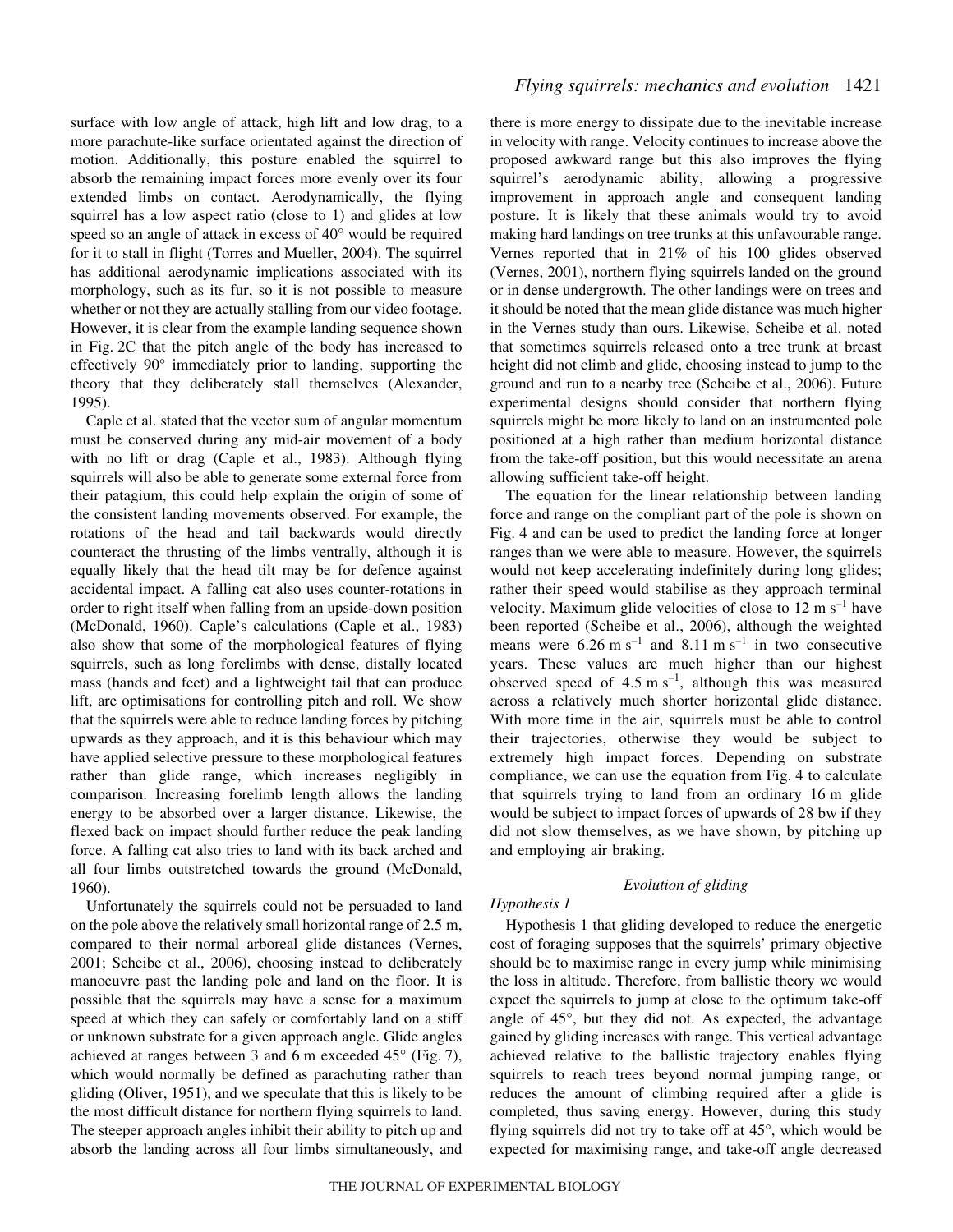with range. However, the non-optimum take-off angles and frequently observed range-reducing aerial manoeuvres are evidence to suggest that energetic transport cost is not of primary importance to flying squirrels.

## *Hypothesis 2*

If gliding evolved to maximise the foraging area that could be reached in a given time, as proposed by Hypothesis 2, then we would expect the squirrels to glide at high velocities. We have shown that velocity increases with range, and that flying squirrels can generate higher lift forces when travelling further, so we cannot reject the hypothesis that gliding is an optimisation to maximise speed and potential foraging area.

### *Hypothesis 3*

Hypothesis 3 is that gliding evolved primarily to facilitate escape from predation. One might expect that an escaping squirrel would jump horizontally, or downwards given sufficient altitude, in order to ensure that it did not decelerate due to gravity. Bonser and Rayner proposed that starlings may deliberately vary take-off trajectory for predator avoidance (Bonser and Rayner, 1996), but we have shown a negative correlation of the take-off angle with range, suggesting that during this experimentation at least, flying squirrels choose a take-off trajectory to suit their intended destination. Caple et al. stated that all gliders pre-select a landing site, which must be large enough to allow some vertical variation in the contact point (Caple et al., 1983). Vernes also observed that flying squirrels appeared to think about their intended flight path before launching and we saw no evidence to suggest otherwise (Vernes, 2001). Given that the squirrels seem to exhibit this behaviour even during the jumps that were initiated by startling, it seems unlikely that gliding evolved primarily for escape, at least not from high-speed chases.

The ability to make sudden aerial direction changes could potentially help to lose a predator. However, their most likely aerial predator is the owl (Scheibe et al., 1990), and it is unlikely that such sophisticated fliers would be troubled by the relatively clumsy swerving squirrel.

## *Hypothesis 4*

Hypothesis 4 relates the development of flight to the control of landing. Even at the relatively short ranges in this study, we observed direction changes being introduced by rapid beating of the tail from side to side. Additionally, last-second manoeuvres were observed, such as banking and using the tail as a rudder, implying that flying squirrels are able to make precise adjustments to improve their landing. As range increases, any error in take-off trajectory would become more significant without aerial control; in this case squirrels could face serious consequences for misjudging long leaps at the top of the forest canopy.

Flying squirrels choose to initiate a full gliding posture even though they do not produce significant lift during glides of less than  $1 \text{ m}$ , suggesting that this behaviour is innate. It might be that the squirrel is simply throwing its arms out conveniently widely for rapid rotation of the joint in order to gain forward momentum during take off. They do exhibit a consistent landing behaviour at these distances, with the gliding posture enabling them to pitch upwards as they approach and spread the landing reaction force over all limbs. It is likely that the squirrels deliberately stall themselves by this quick increase of their angle of attack immediately prior to landing.

Landing control of pitch and roll improves much more rapidly than range for the same incremental improvements in forelimb length and tail surface area. Increasing forelimb length simultaneously reduces the landing force further by increasing the deceleration distance. Landing force was correlated with angle of descent, suggesting flying squirrels were unable to pitch up sufficiently to execute the evenly distributed four-limbed landings when approaching steeply, demonstrating the utility of aerial control in longer jumps. Given the reported values of terminal velocity for flying squirrels, and the measured landing forces on compliant substrates that increase with range, we know that if the squirrels could not slow themselves or improve landing posture aerodynamically prior to landing, they would have to sustain impact forces of upwards of 28 bw.

Evolution of gliding in flying squirrels has undoubtedly reduced their energetic cost of transport, while improving potential foraging area and response to predation, but we conclude that the selective pressure for their divergence from ground squirrels was the improvement of landing control.

#### *Conclusions*

Take-off and landing forces generated by northern flying squirrels are both positively correlated with horizontal range, at least up to 2.5 m. The maximum take-off force measured was 9.57 bodyweights, although the squirrels would occasionally produce close to this force when jumping only short distances, most likely a natural behavioural response to alarm. Take-off forces were not significantly different to the corresponding landing forces on these similarly compliant substrates. They are able gliders, abducting all limbs to create a wing-like surface, which is held at a low angle of attack for maximum lift/drag ratio. Glide angle increased rapidly with horizontal range up to approximately  $4 \text{ m}$ , before progressively improving, suggesting that gliding in northern flying squirrels is optimised for significantly longer ranges than were possible in this study.

Any compliant force-measuring device will likely have some variation in its compliance along its length. In the case of a cantilever beam, this begins to behave more like a rigid instrument towards its fixed end. Valuable comparisons can only be made between forces measured at known points of equal compliance. If this is not possible, then sample sizes should be chosen to ensure a random scattering of landing positions.

It seems unlikely that gliding evolved in flying squirrels to reduce the energetic cost of transport even though the measured lift generated would lessen the amount of climbing required. Take-off angle decreased with range without getting close to 45°, the value for maximum ballistic range, and further height